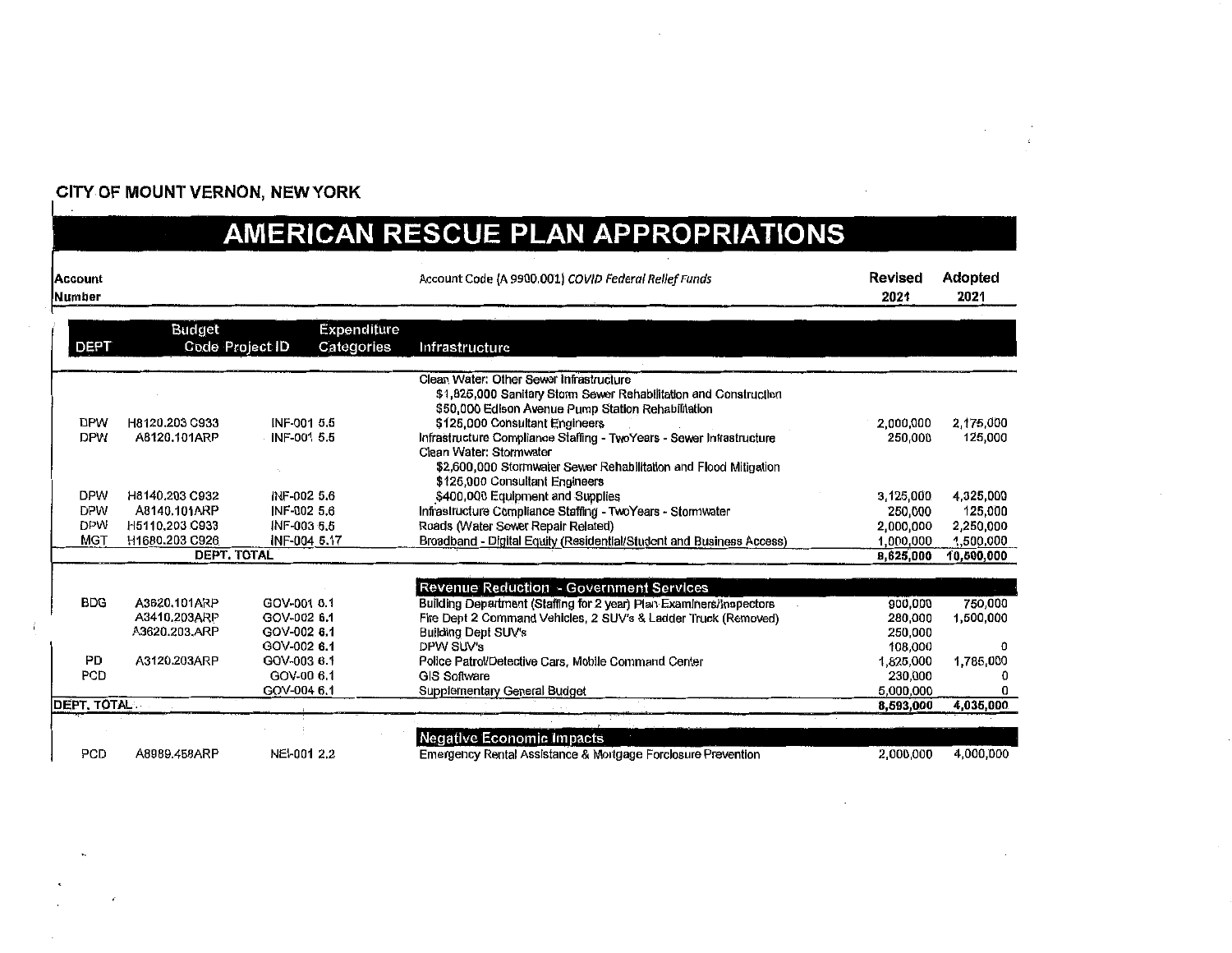#### CITY OF MOUNT VERNON, NEW YORK

## AMERICAN RESCUE PLAN APPROPRIATIONS

| Account             |                    |                | Account Code (A 9900.001) COVID Federal Relief Funds                                                        | <b>Revised</b> | <b>Adopted</b> |
|---------------------|--------------------|----------------|-------------------------------------------------------------------------------------------------------------|----------------|----------------|
| <sup>I</sup> Number |                    |                |                                                                                                             | 2021           | 2021           |
| <b>PCD</b>          | A8620.456.ARP      | NEI-002 2.10   | Not-for-Profit Grants                                                                                       | 750.000        | 1,500,000      |
| <b>PCD</b>          | A8620.456.ARP      | 2.9            | <b>Small Business Grants</b>                                                                                | 500,000        |                |
| PCD                 | A8020.45BARP       | NEI-003 2.3    | Mayor's Gauranteed Income (MGI) 18 months financial assistance of \$500                                     | 1.650,000      | 1,500,000      |
| <b>REC</b>          | A6774.458ARP       | NEI-004 2.1    | Community Services + Food Security, Seniors & Veterans                                                      | 700,000        | 750,000        |
| PCD                 | A8020,101ARP       | NEI-005 2.9    | Small Business Capacity Building & Technical Assistance                                                     | 500,000        | 500.000        |
|                     |                    | 2,13           | Streetscape Litter Reduction (Business and Transit Districts)                                               | 450,657        | 108,657        |
|                     |                    | NEI-006 2.13   | Innovation, Equity, Data Management, Access to state /federal funding) Staff                                | 250,000        | 500,000        |
| <b>DEPT. TOTAL</b>  |                    |                |                                                                                                             | 6,800,657      | 8,858,657      |
|                     |                    |                |                                                                                                             |                |                |
|                     |                    |                | Premium Pay                                                                                                 |                |                |
|                     |                    | PRP-001 4.1    | Essential/Hazard Pay (Public Safety & Direct                                                                | 3,000,000      | 3,000,000      |
|                     | <b>DEPT. TOTAL</b> |                |                                                                                                             | 3,000,000      | 3,000,000      |
|                     |                    |                | Services to Disproportionately Impacted Communities - (Public Health)                                       |                |                |
|                     |                    |                |                                                                                                             |                |                |
| <b>DPW</b>          | A8160.203ARP       | PHS-001 3.13   | Sanitation & Street Cleaning (Sanitation Trucks & Street Sweepers                                           | 4.000,000      | 4,000,000      |
|                     | A3120.458ARP       | SDI-001 3.16   | Violence Prevention, Intervention (Quality of Life Initiatives) Program Initiatives                         | 400,000        |                |
|                     | A3120,203ARP       | SDI-001 3.16   | Violence Prevention, Intervention (Quality of Life Initiatives, Body Cameras, ESU<br>Citywide Surveillance. | 1,350,000      | 2,115,000      |
| <b>MGT</b>          | H1680.203 C927     | SDI-002 1.7    | Technology (Digitalization/Cybersecurity/Servers/Telework/Online Operations                                 | 1,600,000      | 1,750.000      |
| <b>FIRE</b>         | H3410.203 C928     | PHS-002 1.7    | Renovation of Station 5 for ambulances                                                                      | 0              | 1,050,000      |
| <b>FIRE</b>         | A4540.203ARP       | PHS-003 1.7    | <b>One Ambulances</b>                                                                                       | 240,000        | 150,000        |
| <b>FIRE</b>         | A4540.101ARP       | PHS-003 1.12   | Staffing (\$800,000 for Billing and EMTs)                                                                   | 800,000        | 800,000        |
|                     | H1620.203 C930     | PHS-004 1.7    | City Owned Property Capital Projects Covid & Operational Compliance                                         | 3,850,000      | 4,100.000      |
|                     |                    |                | (HVAC (Including Fire Exhaust), Roofing, Floors, Building Envelopes)                                        | 600,000        |                |
|                     | H3410.203 C929     | <b>PHS-004</b> | Fire Protection/Rescue Equipment (\$600,000)                                                                |                |                |
| EOC                 | A3640.203ARP       | PHS-005 1.8    | EOC (ESRI, IPAWS, EOC Mobile Command, PT Staff, Equipment & Supplies                                        | 500,000        | 500,000        |
|                     |                    |                | UAV System w/ Mutual Link & Communications System                                                           |                |                |